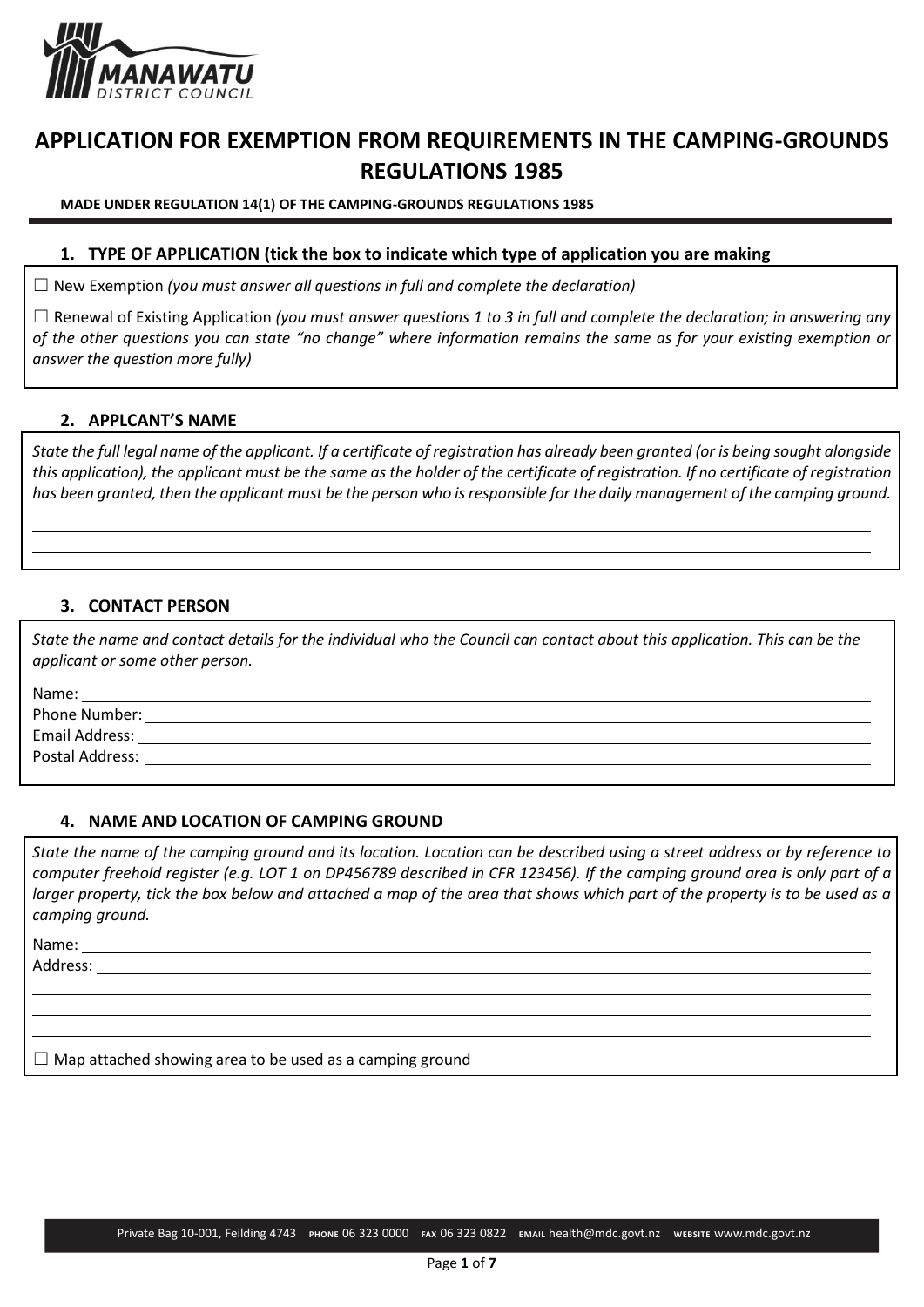

### **5. EXEMPTIONS SOUGHT**

*All regulations and parts of the Schedule in the Camping-Grounds Regulations 1985 for which exemptions can potentially be sought, and a brief summary of the relevant requirements in those regulations and parts, are set out below. For each regulation and part, tick the box that applies to you, If you are seeking a partial exemption, state which requirement(s) in the regulation or part you are seeking exemption from. You may wish to refer to the Regulations, which are available on [www.legislation.govt.nz](http://www.legislation.govt.nz/)*

| <b>REGULATION 3</b>                                              |                                    |
|------------------------------------------------------------------|------------------------------------|
| Need to register a camping ground                                | $\Box$ No exemption                |
|                                                                  | $\Box$ Full Exemption              |
|                                                                  | $\Box$ Partial Exemption, being;   |
|                                                                  |                                    |
|                                                                  |                                    |
|                                                                  |                                    |
|                                                                  |                                    |
|                                                                  |                                    |
| <b>REGULATION 4</b>                                              |                                    |
| Need to prepare and maintain a camp plan showing matters in      | $\Box$ No exemption                |
| regulation $4(1)(a)$ to (f), and to lodge two copies of the camp | $\Box$ Full Exemption              |
| plan with the Council                                            | $\Box$ Partial Exemption, being;   |
|                                                                  |                                    |
|                                                                  |                                    |
|                                                                  |                                    |
|                                                                  |                                    |
| <b>REGULATION 5</b>                                              |                                    |
|                                                                  |                                    |
| Need to mark camp sites and boundaries and number                | $\Box$ No exemption                |
| camp sites                                                       | $\Box$ Full Exemption              |
|                                                                  | $\Box$ Partial Exemption, being;   |
|                                                                  |                                    |
|                                                                  |                                    |
|                                                                  |                                    |
|                                                                  |                                    |
| <b>REGULATION 6</b>                                              |                                    |
| Need to ensure camp sites comply with size and location          | $\Box$ No exemption                |
| requirements in regulation 6(1) and (2), and obtain written      | $\Box$ Full Exemption              |
| permission from territorial authority before placing a           | $\Box$ Partial Exemption, being;   |
| building or structure of a camp site                             |                                    |
|                                                                  |                                    |
|                                                                  |                                    |
|                                                                  |                                    |
| <b>REGULATION 7</b>                                              |                                    |
| Need to ensure any cabins comply with the size requirements      | $\Box$ No exemption/Not applicable |
|                                                                  |                                    |
| in regulation 7                                                  | $\Box$ Full Exemption              |
|                                                                  | $\Box$ Partial Exemption, being;   |
|                                                                  |                                    |
|                                                                  |                                    |
|                                                                  |                                    |
|                                                                  |                                    |
|                                                                  |                                    |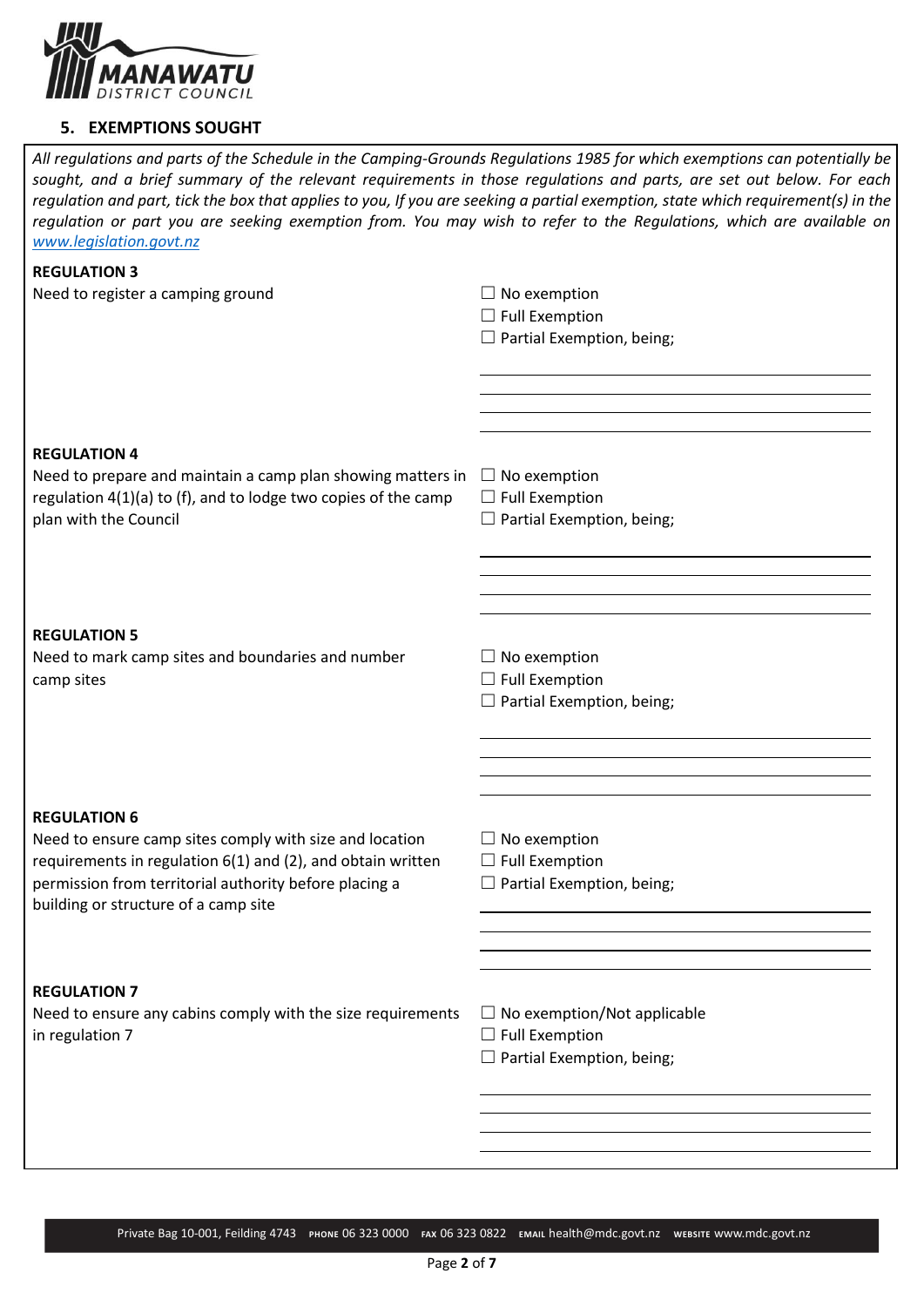

| <b>REGULATION 8</b>                                                                        |                                                                |
|--------------------------------------------------------------------------------------------|----------------------------------------------------------------|
| Need to provide lighting infrastructure as per regulation 8(1)                             | $\Box$ No exemption                                            |
| and keep it on during the hours of darkness in the occupied                                | $\Box$ Full Exemption                                          |
| areas of the camping ground                                                                | $\Box$ Partial Exemption, being;                               |
|                                                                                            |                                                                |
|                                                                                            |                                                                |
|                                                                                            | <u> 1989 - Andrea Barbara, Amerikaansk politiker (d. 1989)</u> |
|                                                                                            |                                                                |
| <b>REGULATION 9(1)(c)</b>                                                                  |                                                                |
| Need to maintain camping ground in a clean and sanitary                                    | $\Box$ No exemption                                            |
| condition                                                                                  | $\Box$ Full Exemption                                          |
|                                                                                            | $\Box$ Partial Exemption, being;                               |
|                                                                                            |                                                                |
|                                                                                            |                                                                |
|                                                                                            |                                                                |
|                                                                                            |                                                                |
| <b>REGULATION 9(1)(d)</b>                                                                  |                                                                |
| Need to empty rubbish receptacles and dispose of refuse in                                 | $\Box$ No exemption                                            |
| a sanitary manner                                                                          | $\Box$ Full Exemption                                          |
|                                                                                            | $\Box$ Partial Exemption, being;                               |
|                                                                                            |                                                                |
|                                                                                            |                                                                |
|                                                                                            |                                                                |
|                                                                                            |                                                                |
|                                                                                            |                                                                |
| <b>REGULATION 9(1)(e)</b><br>Need to keep ablution, kitchen, laundry and toilet facilities | $\Box$ No exemption                                            |
| clean and in good repair                                                                   | $\Box$ Full Exemption                                          |
|                                                                                            | $\Box$ Partial Exemption, being;                               |
|                                                                                            |                                                                |
|                                                                                            |                                                                |
|                                                                                            |                                                                |
|                                                                                            |                                                                |
|                                                                                            |                                                                |
| <b>REGULATION 9(1)(f)</b>                                                                  |                                                                |
| Need to provide safeguards against fir and means of escape<br>in case of fire              | $\Box$ No exemption                                            |
|                                                                                            | $\Box$ Full Exemption<br>$\Box$ Partial Exemption, being;      |
|                                                                                            |                                                                |
|                                                                                            |                                                                |
|                                                                                            |                                                                |
|                                                                                            |                                                                |
|                                                                                            |                                                                |
| <b>REGULATION 10</b>                                                                       |                                                                |
| Need to create and maintain records addressing the matters                                 | $\Box$ No exemption                                            |
| in regulation 10(1)(a) to (e), and make them available to a                                | $\Box$ Full Exemption                                          |
| territorial authority inspector                                                            | $\Box$ Partial Exemption, being;                               |
|                                                                                            |                                                                |
|                                                                                            |                                                                |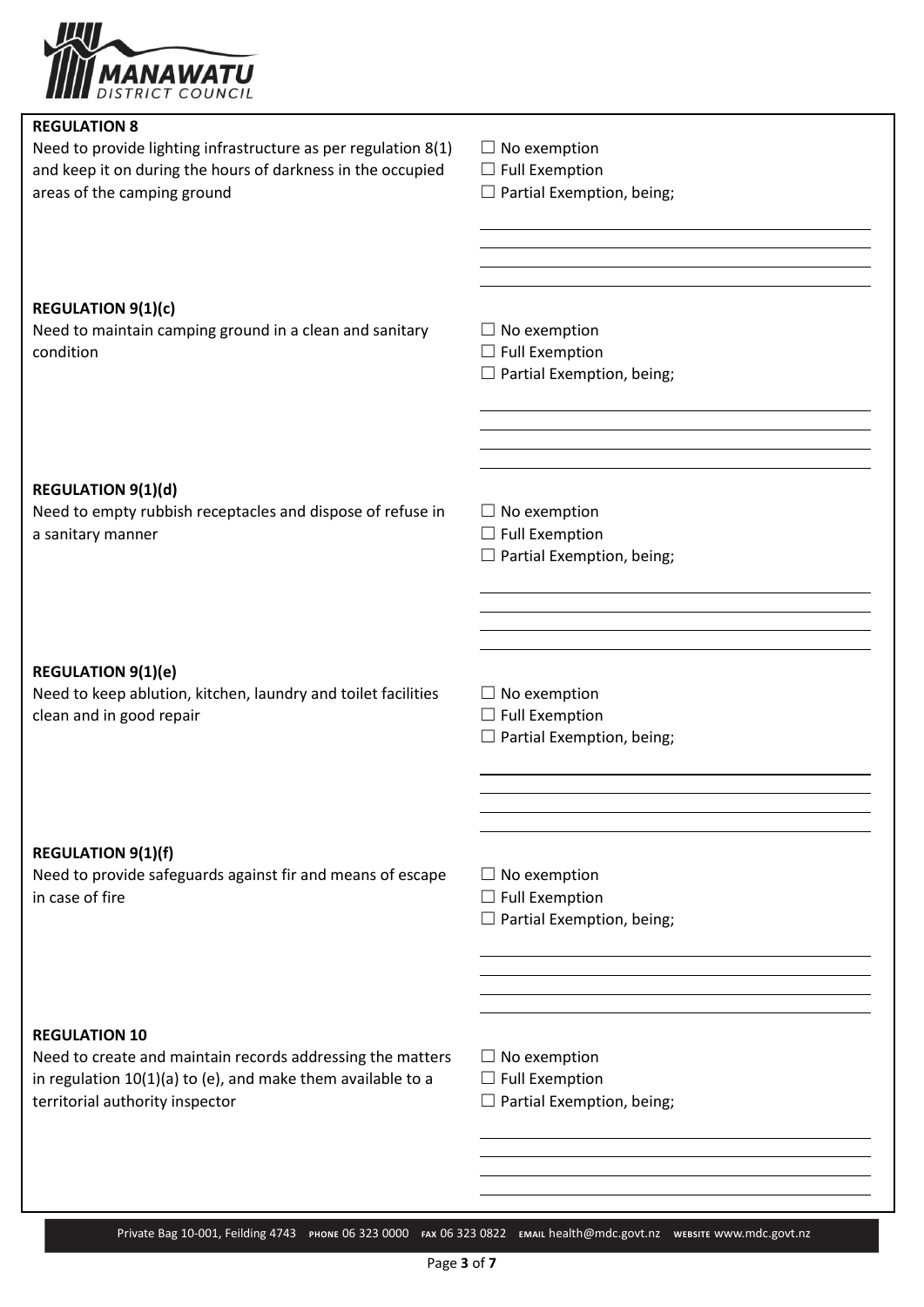

| <b>REGULATION 11</b>                                              |                                              |
|-------------------------------------------------------------------|----------------------------------------------|
| Need to ensure any relocatable homes meet the site                | $\Box$ No exemption/Not applicable           |
| requirements set out in regulation 11                             | $\Box$ Full Exemption                        |
|                                                                   | $\Box$ Partial Exemption, being;             |
|                                                                   |                                              |
|                                                                   |                                              |
|                                                                   |                                              |
|                                                                   |                                              |
| <b>REGULATION 12</b>                                              |                                              |
| Need to provide all-weather access from camping-ground            | $\Box$ No exemption/Not applicable           |
| Entrance to any relocatable homes                                 | $\Box$ Full Exemption                        |
|                                                                   | $\Box$ Partial Exemption, being;             |
|                                                                   |                                              |
|                                                                   |                                              |
|                                                                   |                                              |
|                                                                   |                                              |
| <b>PART 1 OF THE SCHEDULE</b>                                     |                                              |
| Need to maintain any buildings in the camping ground in           | $\Box$ No exemption/Not applicable           |
| good repair                                                       | $\Box$ Full Exemption                        |
|                                                                   | $\Box$ Partial Exemption, being;             |
|                                                                   |                                              |
|                                                                   |                                              |
|                                                                   |                                              |
|                                                                   |                                              |
| <b>PART 2 OF THE SCHEDULE</b>                                     |                                              |
|                                                                   |                                              |
| Need to supply water in accordance with part 2 of the<br>schedule | $\Box$ No exemption<br>$\Box$ Full Exemption |
|                                                                   | $\Box$ Partial Exemption, being;             |
|                                                                   |                                              |
|                                                                   |                                              |
|                                                                   |                                              |
|                                                                   |                                              |
|                                                                   |                                              |
| <b>PART 3 OF THE SCHEDULE</b>                                     |                                              |
| Need to provide ablution and sanitary fixtures in accordance      | $\Box$ No exemption                          |
| with Part 3 of the Schedule                                       | $\Box$ Full Exemption                        |
|                                                                   | $\Box$ Partial Exemption, being;             |
|                                                                   |                                              |
|                                                                   |                                              |
|                                                                   |                                              |
|                                                                   |                                              |
| <b>PART 4 OF THE SCHEDULE</b>                                     |                                              |
| Need to provide refuse containers in accordance with Part 4       | $\Box$ No exemption                          |
| of the Schedule                                                   | $\Box$ Full Exemption                        |
|                                                                   | $\Box$ Partial Exemption, being;             |
|                                                                   |                                              |
|                                                                   |                                              |
|                                                                   |                                              |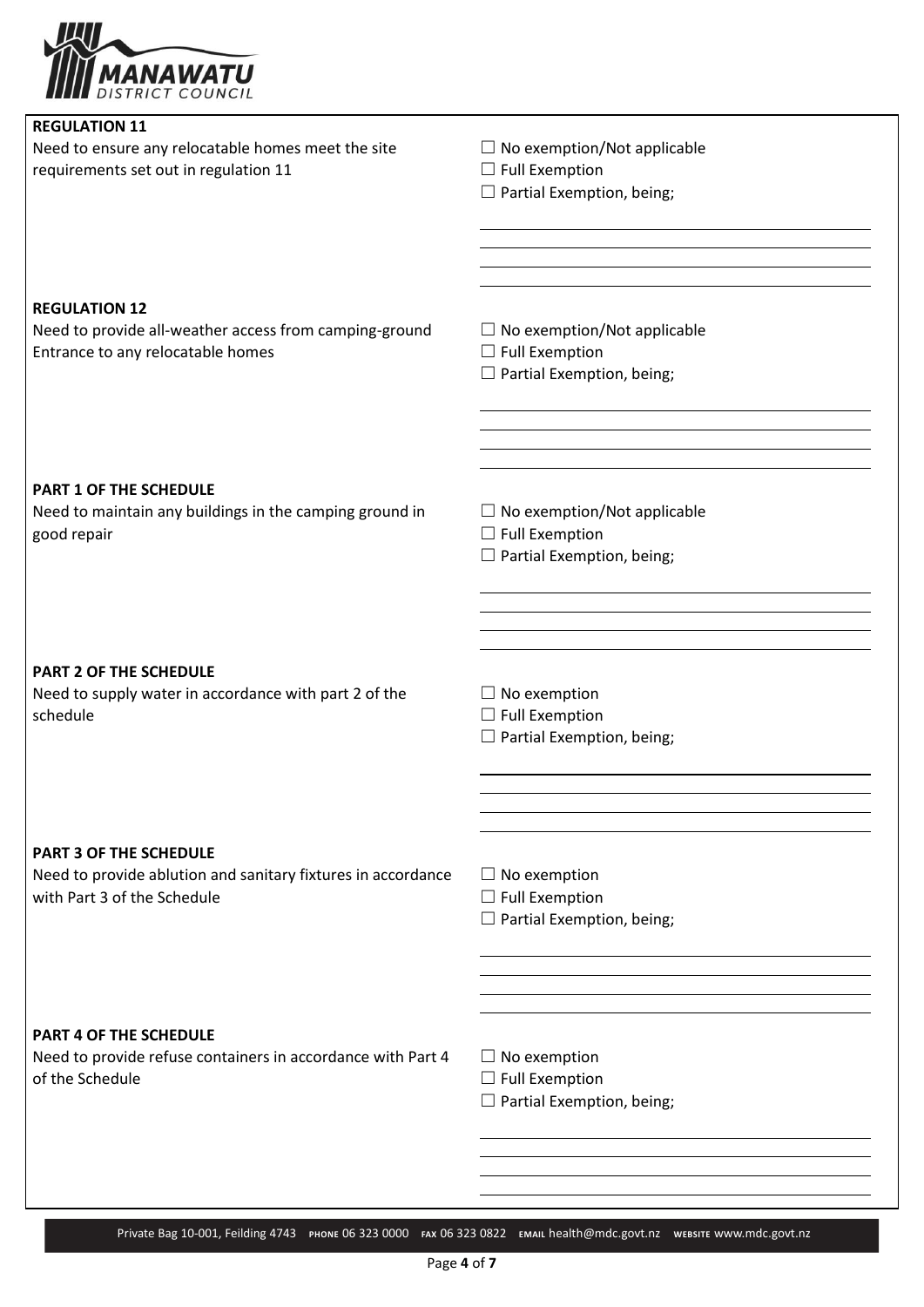

| <b>PART 5 OF THE SCHEDULE</b>                                |                                  |
|--------------------------------------------------------------|----------------------------------|
| Need to provide cooking places in accordance with Part 5     | $\Box$ No exemption              |
| of the Schedule                                              | $\Box$ Full Exemption            |
|                                                              | $\Box$ Partial Exemption, being; |
|                                                              |                                  |
|                                                              |                                  |
|                                                              |                                  |
|                                                              |                                  |
| <b>PART 6 OF THE SCHEDULE</b>                                |                                  |
| Need to provide laundry facilities in accordance with Part 6 | $\Box$ No exemption              |
| of the Schedule                                              | $\Box$ Full Exemption            |
|                                                              | $\Box$ Partial Exemption, being; |
|                                                              |                                  |
|                                                              |                                  |
|                                                              |                                  |
|                                                              |                                  |
| <b>PART 7 OF THE SCHEDULE</b>                                |                                  |
| Need to provide a drainage system in accordance with Part 7  | $\Box$ No exemption              |
| of the schedule                                              | $\Box$ Full Exemption            |
|                                                              | $\Box$ Partial Exemption, being; |
|                                                              |                                  |
|                                                              |                                  |
|                                                              |                                  |
|                                                              |                                  |

#### **6. UNDUE HARDSHIP**

*The Council can grant an exemption only if satisfied that compliance with the Camping-Grounds Regulations 1985 will cause "undue hardship" to the camping ground operator. Explain how compliance with specific Regulations from which exemption is sought will cause hardship in this case. Tick the box below if you are attaching additional pages and/or supporting evidence.*

| $\Box$ Additional pages/supporting evidence attached |
|------------------------------------------------------|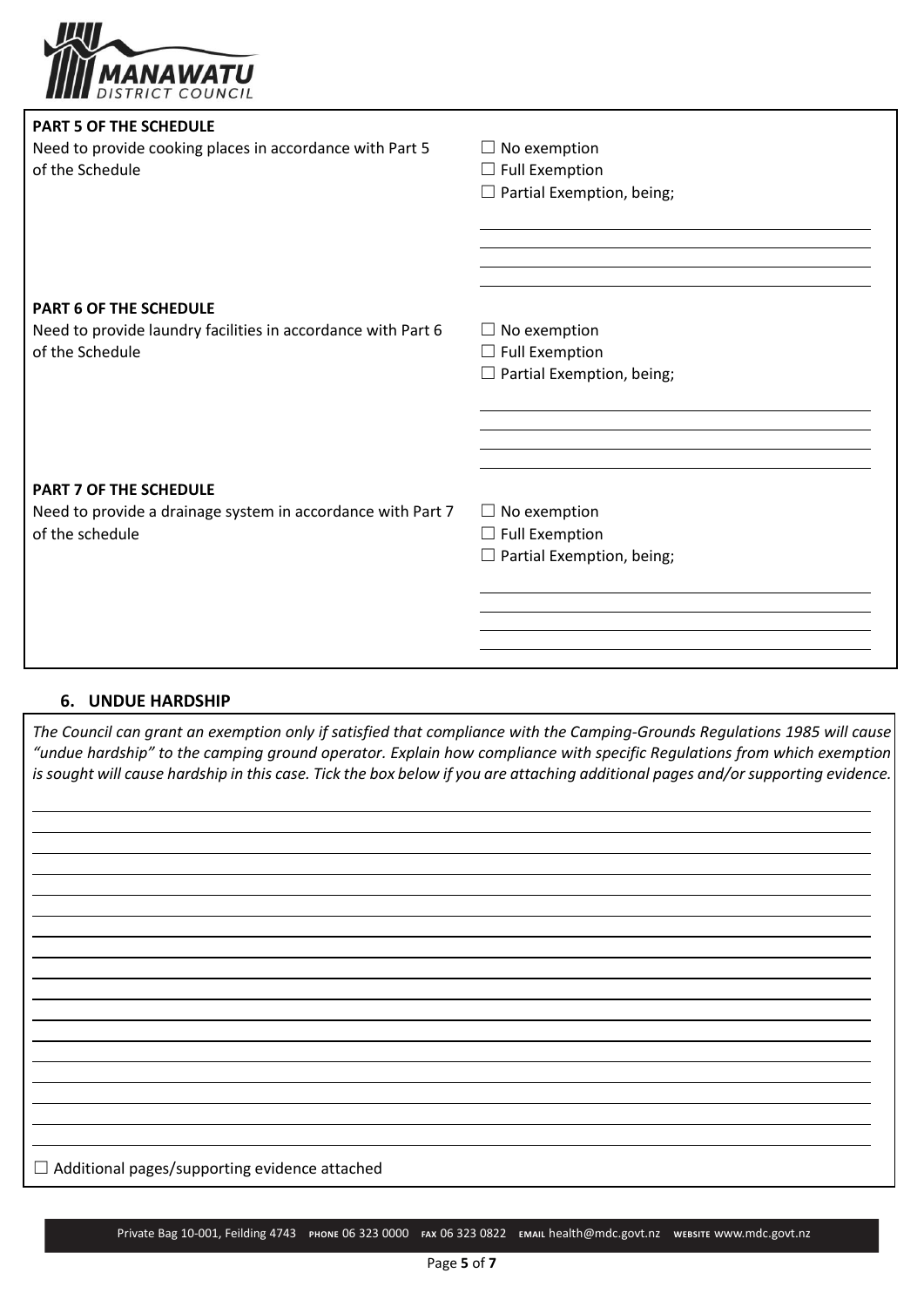

# **7. PUBLIC HEALTH CONSIDERATIONS**

*Exemptions have the potential to compromise public health. State what measures (if any) you propose to take to help (e.g. if public health could be compromised by a full exemption from the need to provide sanitary and ablution facilities, indicate that you are willing to accept a condition on the exemption that the camping ground will accept only campers using self-contained vehicles.) This is your opportunity to propose appropriate conditions on the exemption sought. Tick the box below if you are attaching additional pages.*

☐ Additional pages attached

# **8. APPLICANT'S DECLARATION**

*This section is to be completed by the applicant. Read the statement below, then sign and state the date. If the applicant is an entity ensure the person signing has authority to do so.*

I declare that the information provided in this form is accurate and complete, and that I will advise the Manawatu District Council in the event I become aware of any further or new information that is material to this application:

Applicant/On behalf of applicant

Date: